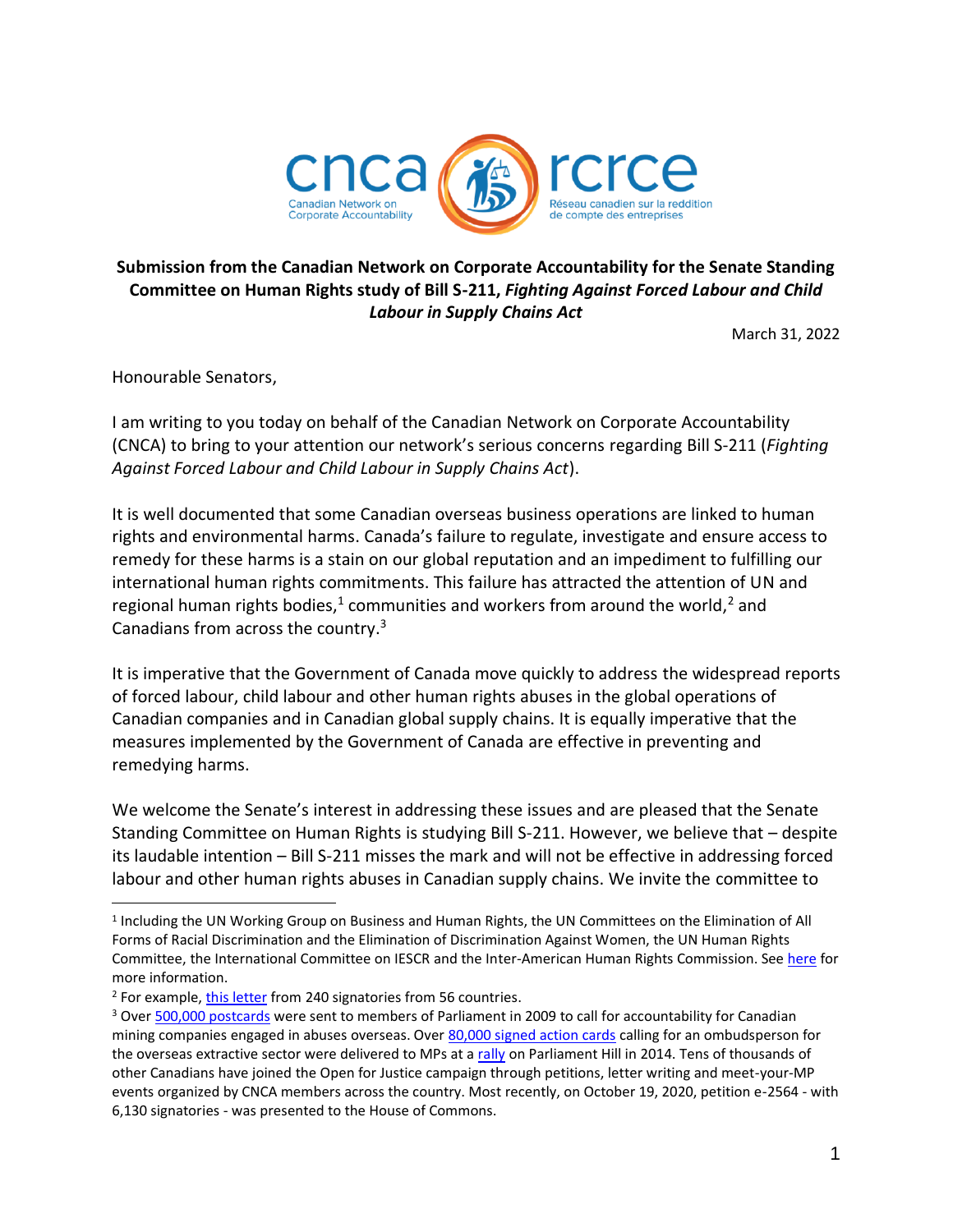consider a more appropriate approach, one that will better address these abuses, help Canada catch up to global momentum on eradicating forced labour, and assist Canada in fulfilling its international human rights commitments.

## **About the CNCA**

Our network unites 40 human rights, labour, international development, environmental and faith-based organizations from across Canada that collectively represent the voices of millions of Canadians. Together we call for Canadian law and policy reform to ensure that impacted communities can access remedy in Canada if they are harmed by Canadian businesses and supply chains abroad; Canadian companies respect human rights in their global operations; and, if companies are involved in abuses abroad, they face real consequences in Canada. Our member list is attached.

Many of our members have decades-long relationships with people who have been negatively affected by Canadian businesses overseas, especially in the mining sector. We are subject matter experts on corporate accountability and business and human rights. Examples of our members' work to put an end to forced labour include Above Ground's 2021 [report](https://aboveground.ngo/creatingconsequences/) *Creating Consequences: Canada's Moment to Act on Forced Labour*; the 2020 [report](https://www.ciso.qc.ca/wordpress/wp-content/uploads/Rapport-sur-les-pratiques-des-distributeurs-alimentaires.pdf) by the Centre international de solidarité ouvrière on preventing forced labour in Canadian food supply chains; the Canadian Labour Congress' [submission](https://www.ourcommons.ca/Content/Committee/421/SDIR/Brief/BR9658072/br-external/AmnestyInternationalCanada-e.pdf) and Amnesty International Canada's submission to the House of Commons subcommittee on international human rights study on child labour and modern slavery (2017); and intervention by CNCA members in the Supreme Court of Canada case involving Canadian company Nevsun Resources' links to forced labour in Eritrea (see, for example, [here](https://miningwatch.ca/news/2020/2/28/supreme-court-rules-canadian-courts-can-hear-slave-labour-lawsuit-against-canadian) and [here\)](https://www.amnesty.ca/news/mining-company-lawsuit-can-be-heard-canada-rules-supreme-court-historic-decision/).

The CNCA's reform proposals focus on preventing and remedying corporate abuse that occurs outside of Canada. Nonetheless, we recognize that business-related abuse occurs both within and beyond our borders, and that impacted people in Canada also face challenges in preventing harms and accessing remedy. This is particularly true for First Nations communities, environmental defenders and migrant workers. The CNCA's focus on impacts outside of Canada is largely because law and policy reform aimed at the overseas abuses of Canadian companies is the jurisdiction of the federal government, whereas regulating Canadian companies operating inside Canada is generally the jurisdiction of the provinces.

### **The Top Four Reasons Why Bill S-211 Misses the Mark**

#### **#1 Bill S-211 only requires that companies report on their actions**

Bill S-211 only requires companies to report on what steps, *if any*, they have taken to prevent and reduce the risk of forced or child labour in their supply chains. It does not require companies to stop using child or forced labour. It does not require companies to conduct human rights due diligence (HRDD). As long as the company reports on what risks of forced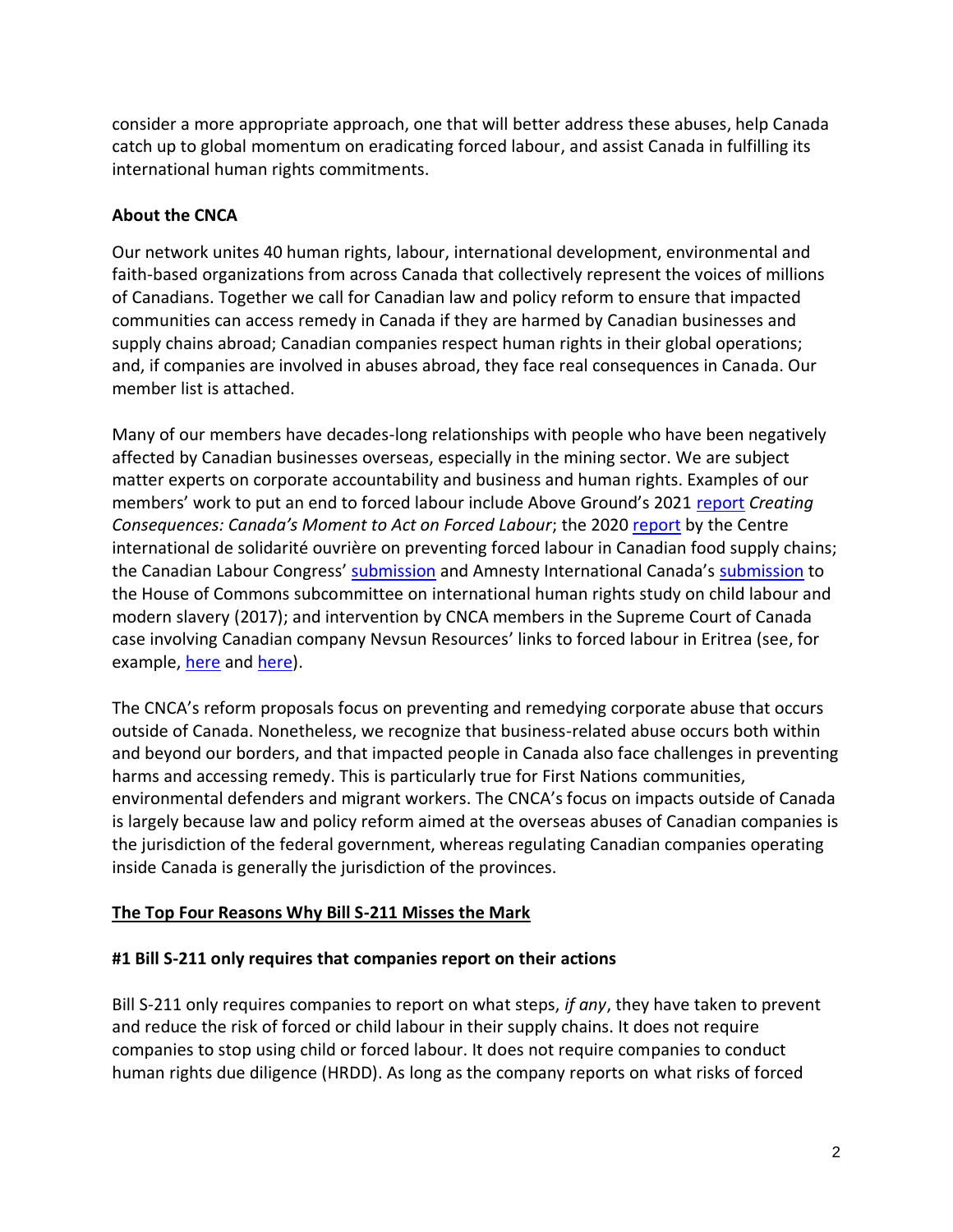labour they identified and any steps they took to address those risks – no matter how inadequate those steps were – the company would be in full compliance with the law.

In practice, a company that uses child or forced labour and takes no steps to prevent or address it could be in full compliance with the law, so long as they publish an annual report saying they are taking no steps to address forced labour in their supply chains. On the other hand, a company that has rigorous protocols and exceptional labour practices but fails to produce an annual report could be guilty of an offence.

In addition, concerned consumers wishing to purchase goods not made by forced labour would be required to proactively look up the reports of every company they wish to purchase from to verify whether the companies are taking steps on forced labour. This is highly unreasonable.

Bill S-211 *does* include important investigatory powers and an offence with a fine for failure to report or for knowingly publishing a false report. However, these apply only when ascertaining whether the company accurately reported on the steps they took. Neither the investigatory powers nor the offence help to establish whether there is actually child or forced labour in company supply chains or punish companies that are profiting from abuse. Bill S-211 also does not provide for liability for harm or access to remedy for impacted people.

## **Experience shows that legislation centered on reporting fails to curb abuse**

The UK's 2015 *Modern Slavery Act*, which similarly centers on reporting requirements, failed in its objective to protect victims of forced labour. When it closed its [Modern Slavery Registry](https://www.business-humanrights.org/en/from-us/modern-slavery-statements/) in 2020, the Business & Human Rights Resource Centre reported on the impact of five years of company reporting. The registry "revealed no significant improvements in companies' policies or practice", and that the act "has failed to be an effective driver of corporate action to end forced labour, even in high-risk sectors and regions."<sup>4</sup>

Australia's 2019 *Commonwealth Modern Slavery Act* established a national Modern Slavery Reporting Requirement. The February 2022 report *Paper Promises? Evaluating the Early Impact of Australia's Modern Slavery Act* provides an in-depth review of the first modern slavery reports published by 102 Australian companies sourcing from four sectors with known modern slavery risks and found that:

- 77% of companies failed to comply with the mandatory reporting requirements;
- 52% of companies failed to identify obvious modern slavery risks in their operations or supply chains; and

a mere 27% of companies appear to be taking any effective action to address modern slavery risks. *<sup>5</sup>*

<sup>4</sup> <https://www.business-humanrights.org/en/from-us/modern-slavery-statements/>

<sup>5</sup> [https://www.hrlc.org.au/reports/2022/2/3/paper-promises-evaluating-the-early-impact-of-australias](https://www.hrlc.org.au/reports/2022/2/3/paper-promises-evaluating-the-early-impact-of-australias-modern-slavery-act)[modern-slavery-act](https://www.hrlc.org.au/reports/2022/2/3/paper-promises-evaluating-the-early-impact-of-australias-modern-slavery-act)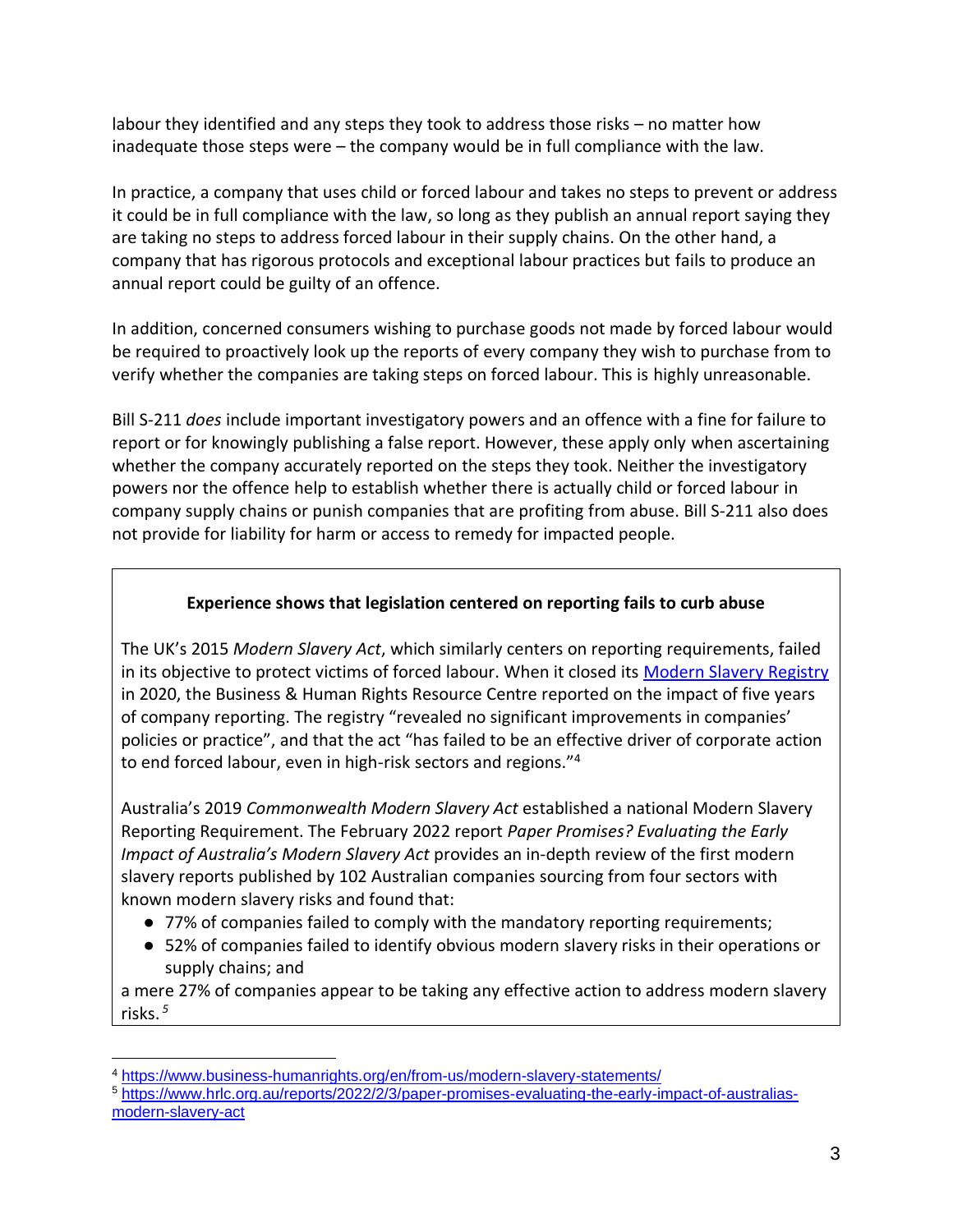### **#2 Bill S-211 fails to address other egregious and interrelated human rights abuses**

Modern slavery cannot be looked at in isolation. The UN Guiding Principles on Business and Human Rights (UNGPs) clearly stipulate that human rights are interrelated, interdependent and indivisible. It is impossible to effectively prevent forced labour, without also protecting other human rights, like the right to non-discrimination or to organize collectively. The violation of one right often contributes to the violation of another.

While it is vital that Canada take action to address forced and child labour, our actions should not exclude other prevalent human rights violations. Allegations of sexual violence, bodily harm and killings linked to the operations of Canadian mining companies are widespread and have been brought to Canadian courts. The collapse of the Rana Plaza garment factory in Bangladesh killed 1,132 people and brought to light the occupational health and safety violations that injure and kill workers on a daily basis. Several Canadian brands sourced from the factory.<sup>6</sup>

### **#3 The scope of Bill S-211 is too narrow**

The definition of entities to which the bill would apply exempts a large number of Canadian companies. Internationally recognized guidelines, including the UNGPs and the OECD Due Diligence Guidance for Responsible Business Conduct (OECD Guidance for RBC) clearly stipulate that such laws should apply to all companies, regardless of size, sector, or where the company operates.

### **#4 Bill S-211's enforcement mechanisms are inadequate**

## *Fines apply only for the failure to report or for false reporting, not for the use of forced labour*

As outlined above, the fines and investigatory powers in the bill apply only to the requirement to report. There is no fine for using forced labour and no fine for failing to take any steps to identify the use forced labour.

### *Canada's import ban on goods produced by forced labour is not adequately enforced, and bill S-211 will not help improve its enforcement*

Since July 2020 and the coming into force of the Canada-United States-Mexico Agreement (CUSMA), Canada's *Customs Tariff Act* prohibits the import of goods made, manufactured or produced in whole or in part by forced labour. Bill S-211 proposes the extension of the import ban to goods made with child labour. However, there is evidence that no more than a single shipment<sup>7</sup> has been excluded from import as a result of the ban and enforcement remains a

<sup>6</sup> For more on links to Canadian brands see [https://www.business-humanrights.org/en/latest-news/what-have](https://www.business-humanrights.org/en/latest-news/what-have-canadian-firms-done-since-rana-plaza/)[canadian-firms-done-since-rana-plaza/](https://www.business-humanrights.org/en/latest-news/what-have-canadian-firms-done-since-rana-plaza/)

<sup>&</sup>lt;sup>7</sup> Meeting No. 12 FAAE - Standing Committee on Foreign Affairs and International Development available at <https://parlvu.parl.gc.ca/Harmony/en/PowerBrowser/PowerBrowserV2?fk=11566392>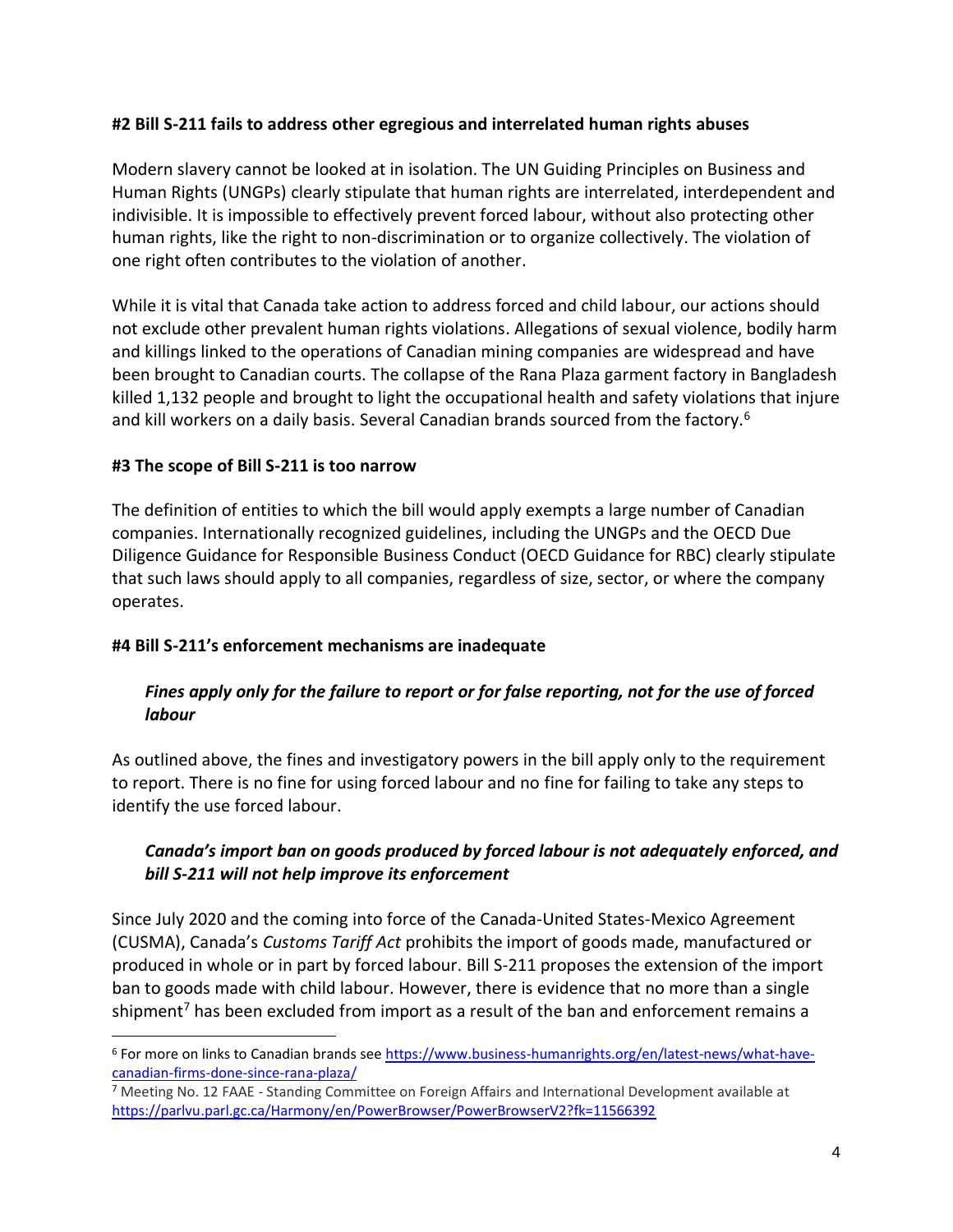challenge.<sup>8</sup> Bill S-211 will not help ramp up enforcement of the ban because the bill only requires companies to report on what steps they are taking. It does not require them to ascertain and report on whether they are making use of forced or child labour. In other words, the reports will not help authorities to identify the presence of forced or child labour in Canadian supply chains.

### **Some examples of the lack of enforcement of Canada's import ban**

While the U.S. Customs and Border Protection (CBP) banned goods produced in some of Top Glove's Malaysian subsidiaries in July 2020, under the suspicion that goods were being made by forced labour,<sup>9</sup> and in March 2021 found that Top Glove was indeed using forced labour,<sup>10</sup> Canada never followed suit. Canadian companies have continued to import gloves from at least one Malaysian Top Glove factory.<sup>11</sup> Since 2018, at least 18 companies, including Medline Canada and Superior Glove,<sup>12</sup> have imported into Canada goods from Top Glove and its subsidiaries.<sup>13</sup>

Canada has also continued to allow the importation of goods from Supermax Corporation, another Malaysian manufacturer alleged to use forced labour despite the U.S. enforcing the ban on imports for the same factory.<sup>14</sup>

<sup>8</sup> Above Ground. Creating Consequences: Canada's moment to act on slavery in global supply chains. June, 2021. P. 12-1[3 https://aboveground.ngo/wp-content/uploads/2021/06/Above-Ground-forced-labour-report-June-2021.pdf](https://aboveground.ngo/wp-content/uploads/2021/06/Above-Ground-forced-labour-report-June-2021.pdf) Accessed January 4, 2022.

<sup>9</sup> Lee, Liz. Amid virus crisis, U.S. bars imports of Malaysia's Top Glove over labour issues. *Reuters*, July 16, 2020. [https://www.reuters.com/article/us-top-glove-usa/amid-virus-crisis-us-bars-imports-of-malaysias-top-glove-over](https://www.reuters.com/article/us-top-glove-usa/amid-virus-crisis-us-bars-imports-of-malaysias-top-glove-over-labor-issues-idUSKCN24H0K2)[labor-issues-idUSKCN24H0K2](https://www.reuters.com/article/us-top-glove-usa/amid-virus-crisis-us-bars-imports-of-malaysias-top-glove-over-labor-issues-idUSKCN24H0K2) Accessed January 22, 2022

<sup>10</sup> Reuters. U.S. Customs says forced labour used at Malaysia's Top Glove, to seize gloves. *Reuters*, March 29, 2021. [https://www.reuters.com/world/asia-pacific/us-customs-determines-forced-labour-malaysias-top-glove-seize](https://www.reuters.com/world/asia-pacific/us-customs-determines-forced-labour-malaysias-top-glove-seize-gloves-2021-03-30/)[gloves-2021-03-30/](https://www.reuters.com/world/asia-pacific/us-customs-determines-forced-labour-malaysias-top-glove-seize-gloves-2021-03-30/) Accessed January 22, 2022.

<sup>&</sup>lt;sup>11</sup> A review of U.S. import database Panjiva shows various Canadian companies importing from Top Glove Sdn Bhd, whose parent company is Top Glove Corporation Bhd, according to Panjiva. (see Panjiva.com.)

<sup>&</sup>lt;sup>12</sup> CBC Marketplace. The truth about your lifesaving PPE. January 15, 2021. See list at 15 minutes 16 seconds. <https://www.cbc.ca/news/marketplace/the-truth-about-your-lifesaving-ppe-1.5874589> Accessed January 22, 2022. Above Ground. Creating Consequences: Canada's moment to act on slavery in global supply chains. June, 2021. P. 10. [https://aboveground.ngo/wp-content/uploads/2021/06/Above-Ground-forced-labour-report-June-](https://aboveground.ngo/wp-content/uploads/2021/06/Above-Ground-forced-labour-report-June-2021.pdf)[2021.pdf](https://aboveground.ngo/wp-content/uploads/2021/06/Above-Ground-forced-labour-report-June-2021.pdf) Accessed January 4, 2022. Also see Above Ground. Report finds high risk of slavery in Canadian supply chains, calls for stricter import controls and new due diligence law. Press release, June 2021.

<https://aboveground.ngo/report-finds-high-risk-of-slavery-in-canadian-supply-chains/> Accessed January 4, 2022 <sup>13</sup> Above Ground. Creating Consequences: Canada's moment to act on slavery in global supply chains. June, 2021. P. 10.<https://aboveground.ngo/wp-content/uploads/2021/06/Above-Ground-forced-labour-report-June-2021.pdf> Accessed January 4, 2022.

<sup>14</sup> Ananthalakshmi, A. U.S. bars Malaysian glove maker Supermax over alleged labour abuses. *Reuters*. October 21, 2021. [https://www.reuters.com/world/us-bars-malaysian-glove-maker-supermax-over-alleged-labour-abuses-](https://www.reuters.com/world/us-bars-malaysian-glove-maker-supermax-over-alleged-labour-abuses-2021-10-21/)[2021-10-21/](https://www.reuters.com/world/us-bars-malaysian-glove-maker-supermax-over-alleged-labour-abuses-2021-10-21/) Accessed March 21, 2022.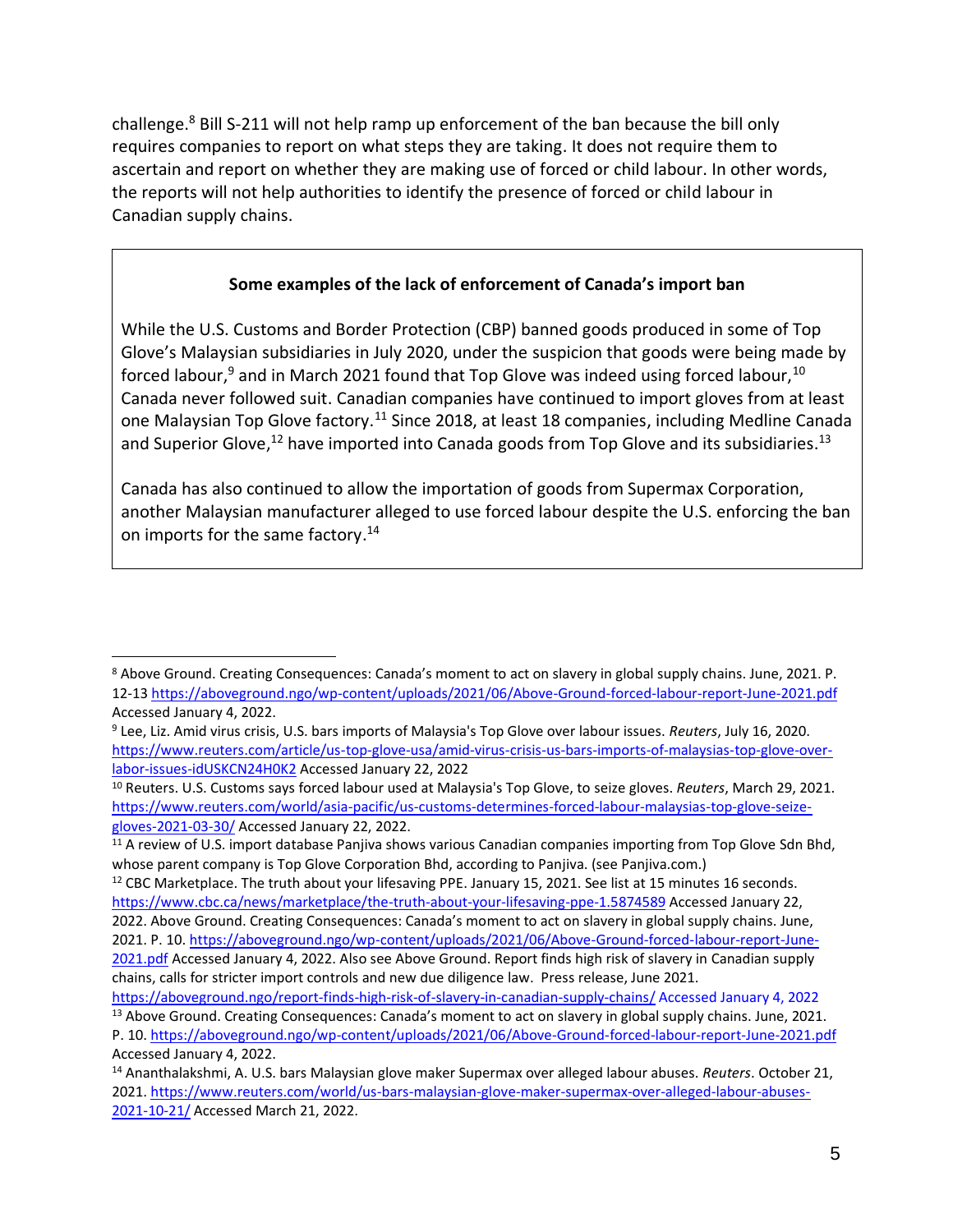### *Even if the import ban were enforced, it would not address harms in the mining sector*

Even if effectively enforced, the import ban would not address the mining sector, which is linked to serious human and labour rights violations and environmental damage worldwide. Canadian mining companies operating overseas do not generally import the minerals they extract into Canada. This is corroborated by the testimony of Ben Chalmers of the Mining Association of Canada, at the February 7, 2022 hearing of the Senate Standing Committee.<sup>15</sup> An import ban would have no impact on the global operations and supply chains of those Canadian companies.

# *The bill does not help improve access to remedy nor provide any agency for those harmed by corporate abuse*

The right to remedy is a core tenet of the international human rights system, and the need for victims to have access to an effective remedy is recognized in the [UN Guiding Principles on](https://www.ohchr.org/sites/default/files/Documents/Publications/GuidingPrinciplesBusinessHR_EN.pdf)  [Business and Human Rights \(UNGPs\).](https://www.ohchr.org/sites/default/files/Documents/Publications/GuidingPrinciplesBusinessHR_EN.pdf)<sup>16</sup> Several UN treaty monitoring bodies have called on Canada to do more to facilitate access to judicial remedy in Canada for victims of Canadian corporate abuse abroad.<sup>17</sup> Bill S-211 does not provide any role for those harmed by corporate abuse, require companies to consult with rights-holders or help eliminate the barriers faced by foreign plaintiffs seeking to access Canadian courts.<sup>18</sup>

# **A Better Approach**

To receive the widespread support of Canadian and international trade unions and civil society organizations, Canada should implement an international human rights law that is aligned with global best practice and meets the guidelines set out by the United Nations, the International Labour Organization and the Organization for Economic Cooperation and Development. This means implementing a law that: 1) mandates companies to prevent harm and to conduct human rights due diligence, not just report, 2) covers all human rights; 3) applies to all Canadian companies (with exemptions set in regulation); and 4) provides for liability and remedy if a company fails to exercise adequate due diligence or causes harm.

Comprehensive human rights and environmental due diligence legislation is a better approach.

In May 2021 the CNCA published model legislation that provides Canadian lawmakers with a blueprint for writing into Canadian law the corporate responsibility to respect human rights.<sup>19</sup>

<sup>15</sup> Hearing transcripts are available at:<https://sencanada.ca/en/Content/Sen/Committee/441/RIDR/02EV-55368-E>

<sup>&</sup>lt;sup>16</sup> For more see:<https://www.ohchr.org/en/business/ohchr-accountability-and-remedy-project>

<sup>&</sup>lt;sup>17</sup> See appendix A below for more on this.

<sup>18</sup> Existing barriers are outlined here: [https://cnca-rcrce.ca/2019/03/26/why-is-it-difficult-for-victims-to-access](https://cnca-rcrce.ca/2019/03/26/why-is-it-difficult-for-victims-to-access-canadian-courts/)[canadian-courts/](https://cnca-rcrce.ca/2019/03/26/why-is-it-difficult-for-victims-to-access-canadian-courts/)

<sup>&</sup>lt;sup>19</sup> The model legislation is available [here](https://cnca-rcrce.ca/site/wp-content/uploads/2021/05/The-Corporate-Respect-for-Human-Rights-and-the-Environment-Abroad-Act-May-31-2021.pdf) and the executive summar[y here.](https://cnca-rcrce.ca/site/wp-content/uploads/2021/05/Executive-Summary-Corporate-Respect-for-Human-Rights-and-the-Environment-Act.pdf)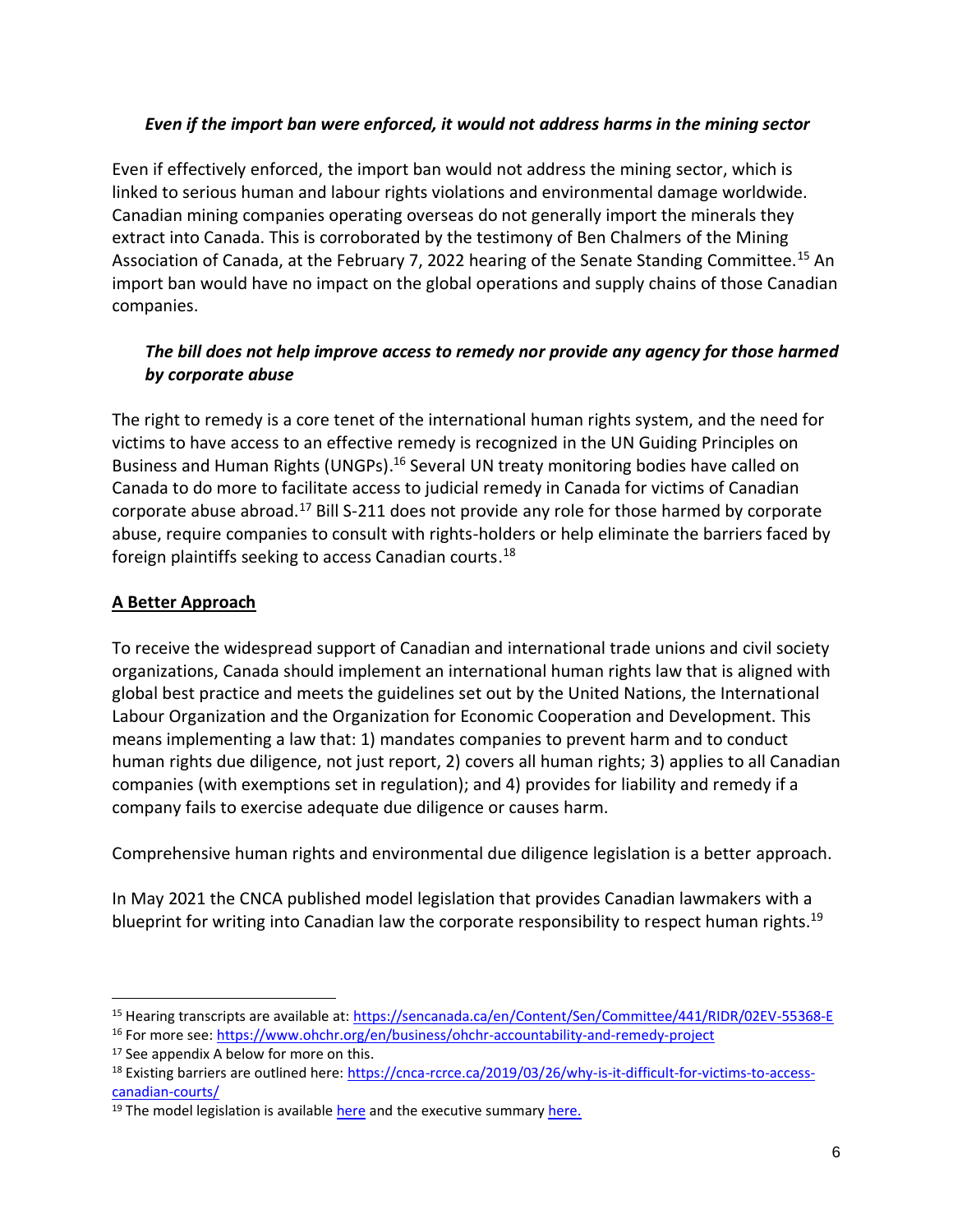The model legislation would:

# **1. establish a corporate duty to prevent adverse human rights impacts and environmental damage outside Canada, throughout their business relationships**

A company would need to proactively ensure it is neither encouraging human rights abuse or environmental damage in its supply chains, nor turning a blind eye to negligent or harmful practices of its business relationships. Companies would no longer be able to avoid their responsibility to respect human rights by outsourcing, operating through subsidiaries or by remaining willfully blind to the human rights impacts of their supply chains.

# **2. establish a corporate duty to develop, implement, consult and report on adequate human rights and environmental due diligence procedures; and**

The purpose of human rights due diligence is to prevent and avoid adverse human rights impacts. The *Corporate Respect for Human Rights Act* would require companies to develop and implement adequate human rights due diligence procedures, consult with rights-holders in the development and implementation of these procedures, and report annually. Companies would need to develop and implement due diligence procedures with respect to their own activities, as well as with respect to their affiliates and business relationships.

### **3. ensure access to remedy and enforcement of HREDD obligations.**

The legislation would establish meaningful consequences for failure to prevent serious human rights impacts and failure to undertake adequate due diligence. It would also assist impacted communities and workers to access effective remedy in Canadian courts. It does this through two mechanisms:

- civil liability for harms and/or the failure to do due diligence; and
- a commissioner empowered to enforce the production of due diligence reports.

# *A comprehensive human rights due diligence approach benefits everyone*

A comprehensive human rights and environmental due diligence approach is consistent with the Canadian [civil society consensus starting points,](https://cnca-rcrce.ca/2019/12/02/35-civil-society-groups-call-for-legislation-to-combat-human-rights-abuse-by-canadian-business-overseas/) produced during the 2019 Government of Canada consultations on possible supply chain legislation, and has been endorsed by over [150](https://cnca-rcrce.ca/site/wp-content/uploads/2021/05/GLOBAL-SIGN-ON-LETTER-FINAL-AS-OF-MAY-31-2021.pdf)  [organizations and unions](https://cnca-rcrce.ca/site/wp-content/uploads/2021/05/GLOBAL-SIGN-ON-LETTER-FINAL-AS-OF-MAY-31-2021.pdf) representing directly-impacted people and by over 60 Canadian and [international investors,](https://cnca-rcrce.ca/2021/11/22/broad-support-for-canadian-mandatory-human-rights-and-environmental-due-diligence-legislation/) NGOs and unions.

Properly crafted human rights due diligence legislation such as that outlined in the *Corporate Respect for Human Rights and the Environment Abroad Act* would help respond to all three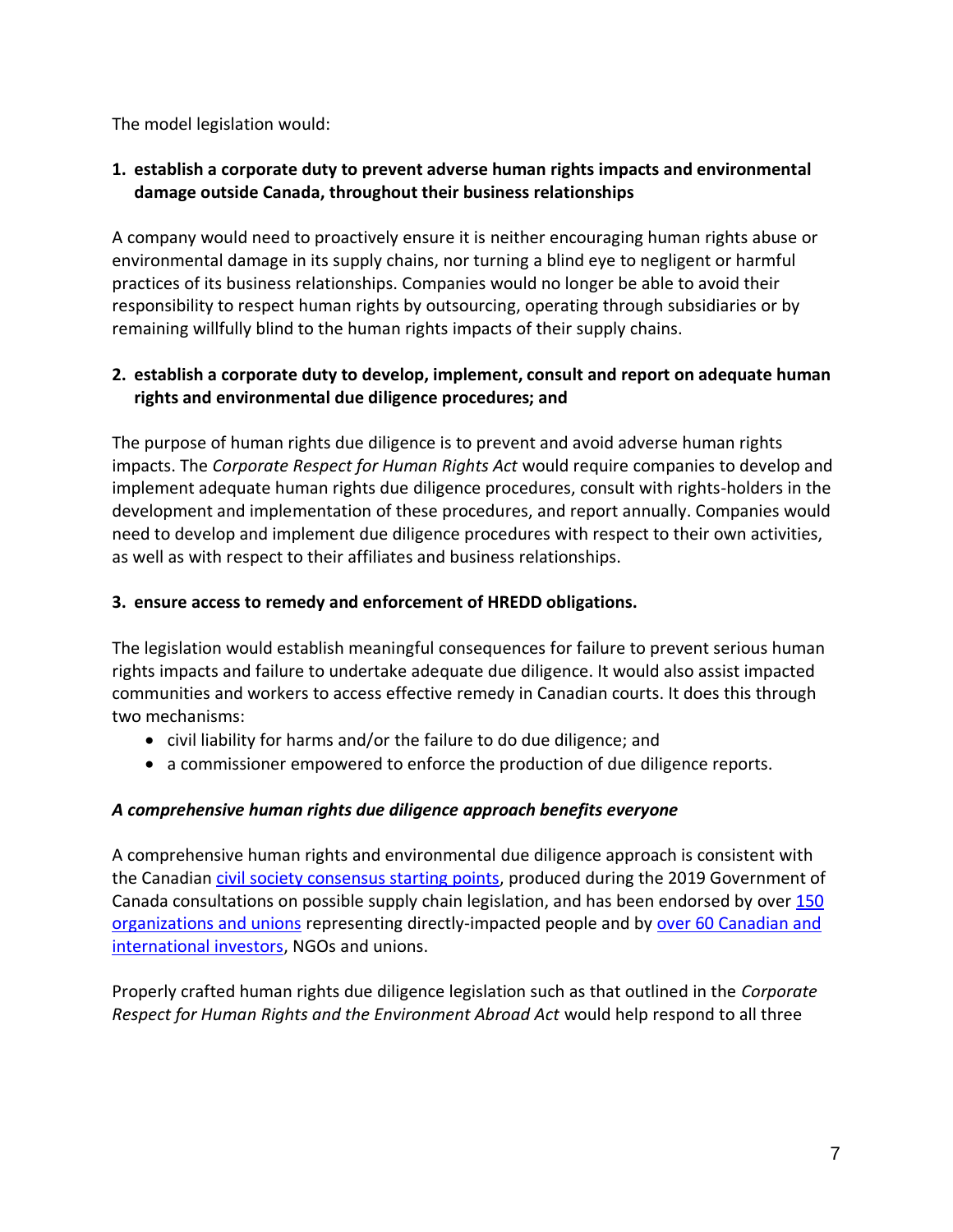pillars of the United Nations Protect, Respect and Remedy Framework.<sup>20</sup>

It is also consistent with existing expectations of Canadian companies. For over a decade, Canadian companies have been expected to respect human rights throughout their global operations. This is an expectation set out in Canada's Corporate Social Responsibility Strategy<sup>21</sup> and in the UNGPs, which were unanimously adopted by the UN Human Rights Council in 2011. All Canadian companies should already be taking steps to identify, mitigate, prevent, remedy and account for human rights violations in their global operations and supply chains. What is lacking is an enforcement mechanism to ensure that companies in fact do so.

Finally, such legislation would not only serve to help uphold Canada's international human rights obligations and enable access to remedy for impacted people, it would also have important long term benefits for Canadian companies. While Canada is a major player in the global mining sector, this sector is frequently linked to the creation of conflict and community grievances. When the underlying issues are not addressed fairly and quickly, conflict escalates and companies risk significant operating delays and interruptions with serious financial repercussions. Conflicts that create negative images and publicity for companies become significant liabilities not only for the companies involved but for the entire industry as it seeks to negotiate with rights-holders for access to new raw material deposits. A robust system of corporate accountability would contribute to a more stable and predictable operating environment where the responsible business practices of Canadian companies are recognized and rewarded.

Thank you for your time and consideration. We remain available for any further consultation or information required.

Best regards,

Emily Dwyer Policy Director, Canadian Network on Corporate Accountability Tel: 819-592-6657

<sup>&</sup>lt;sup>20</sup> These include the state duty to protect against human rights violations (including by non-state actors such as Canadian companies); the corporate responsibility to respect human rights (and the role of human rights due diligence in fulfilling that responsibility) and the right of impacted people to have effective access to remedy. <sup>21</sup> See, for example, Canada's Corporate Social Responsibility Strategy at [https://www.international.gc.ca/trade](https://www.international.gc.ca/trade-agreements-accords-commer-)agreements-accords-commer- [ciaux/topics-domaines/other-autre/csr-strat-rse.aspx?lang=eng](https://www.international.gc.ca/trade-agreements-accords-commer-)